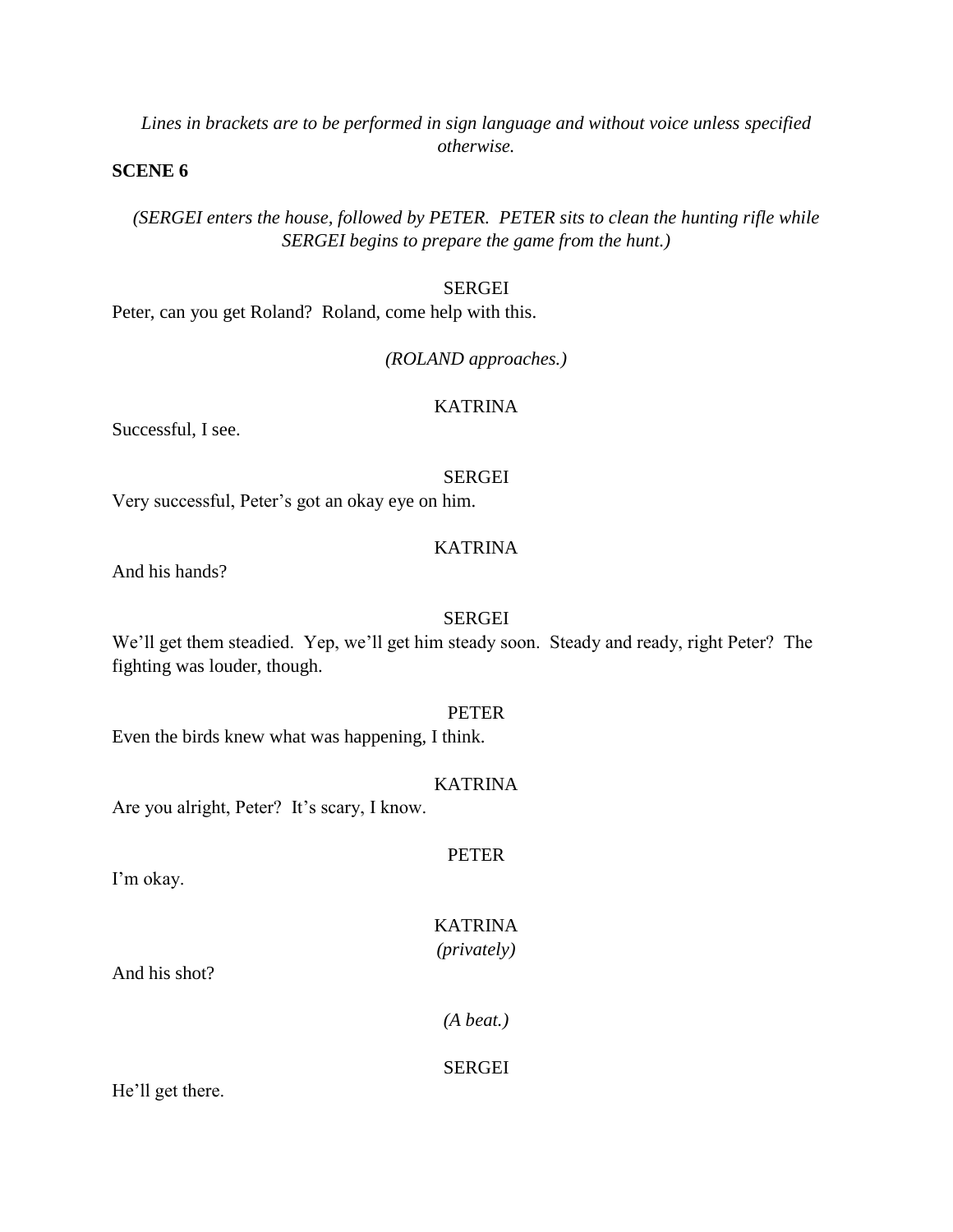Time won't stop for him, his birthday is drawing nearer like a fire through dry tinder.

#### SERGEI

He'll get there, Kat.

### KATRINA

And if he does? You know who was a great shot.

### SERGEI

Not now.

### KATRINA

Imagine that on a battlefield, hm?

### **SERGEI**

I understand, Kat, I do. I really, truly do, and I would never push what happened to Ilja on anyone else, but what are we going to do else? They'll pay very well for young men like him, and we need money. It's just a fact of this life, Kat, it's unavoidable.

# KATRINA

I'm no child, I get it. But we cannot ship our own child off to fight in something he probably doesn't understand and can't possibly be prepared to handle.

### **SERGEI**

He will be prepared. He may not be an expert but I am trying my best to prepare him; he will be ready, Katrina.

#### ROLAND

[Let us hope he succeeds where you failed once.]

#### SERGEI

What is he saying?

# KATRINA

He says he hopes Peter will be ready.

# SERGEI

I work out there, you do your sewing when he isn't doing it for you and he's also out there - thank the lord he's capable of something. Peter will be off soon, and we will be set. Then, we can get that Fiodor fucker out of here, too. And Estelle. That's the piece I can't nail down.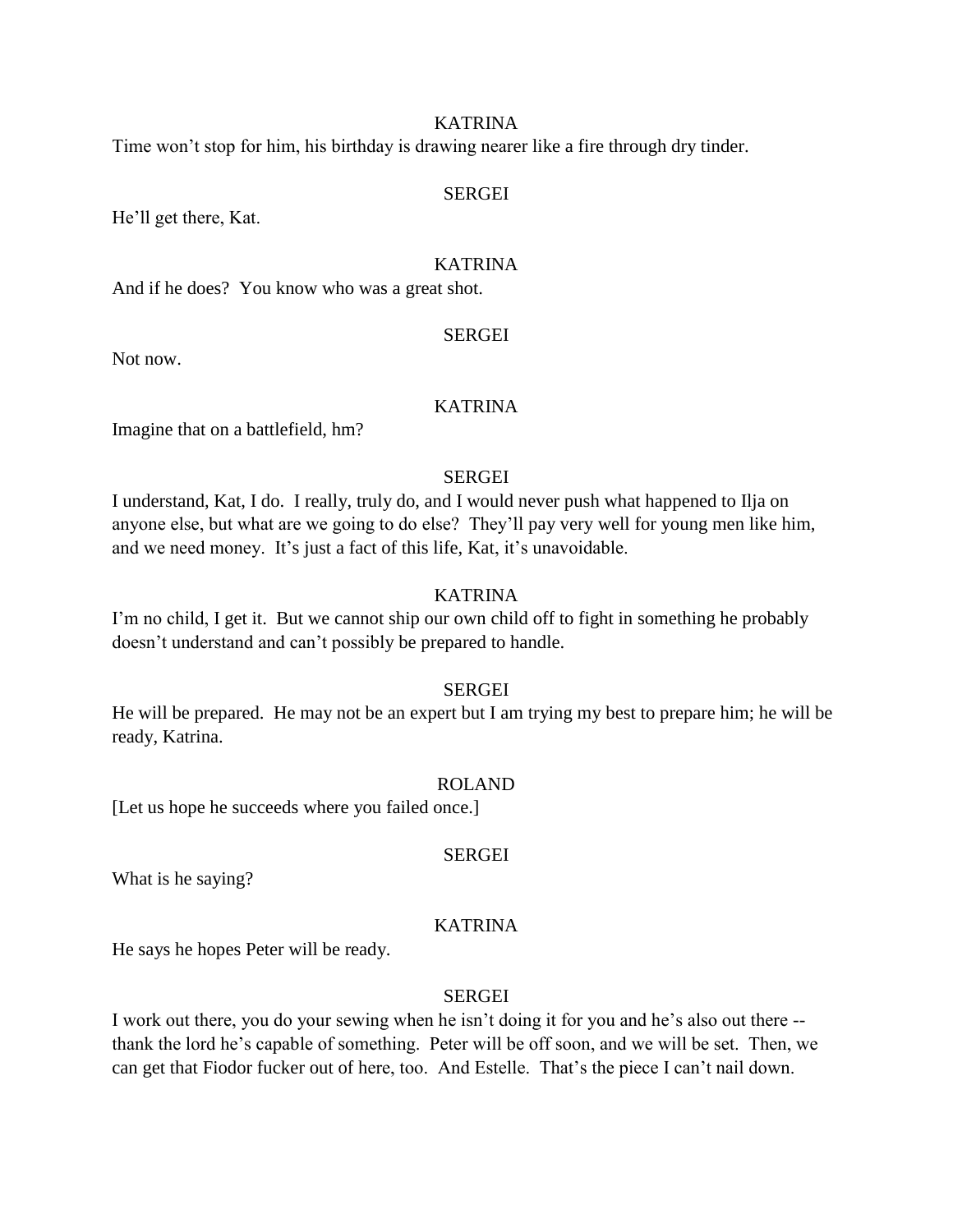What do you mean?

#### **SERGEI**

What is she going to do for the family? She can't sew, her hands could never handle that. She can't do my work, no question. She can barely even hold herself with other people in the same room as her unless she's on that damn piano. Hell, she can still barely read, Kat!

# KATRINA

I know, I know! So we just keep on helping her, just as we have. There is nothing wrong with needing help sometimes.

#### SERGEI

All the time? So she's just going to remain dependent on us her whole life? Not contributing anything?

#### ROLAND

[If that is what she needs, then we will do it for her. She is a person, she is our family.]

#### SERGEI

Katrina, translate. Please.

*(KATRINA voices ROLAND's lines.)*

#### **KATRINA**

He says she is our family, a person.

#### SERGEI

Well, I'm not arguing that.

### ROLAND

[And you need to understand that she is not a prop! She has thoughts, she has a full life, whether she can plough a field or not, unlike you.]

### SERGEI

Careful.

#### ROLAND

[And what will you be when you're old and frail and we have to take care of you? Should we ship you off to die on some island? Or just leave you here to wither while we all head off to the city?]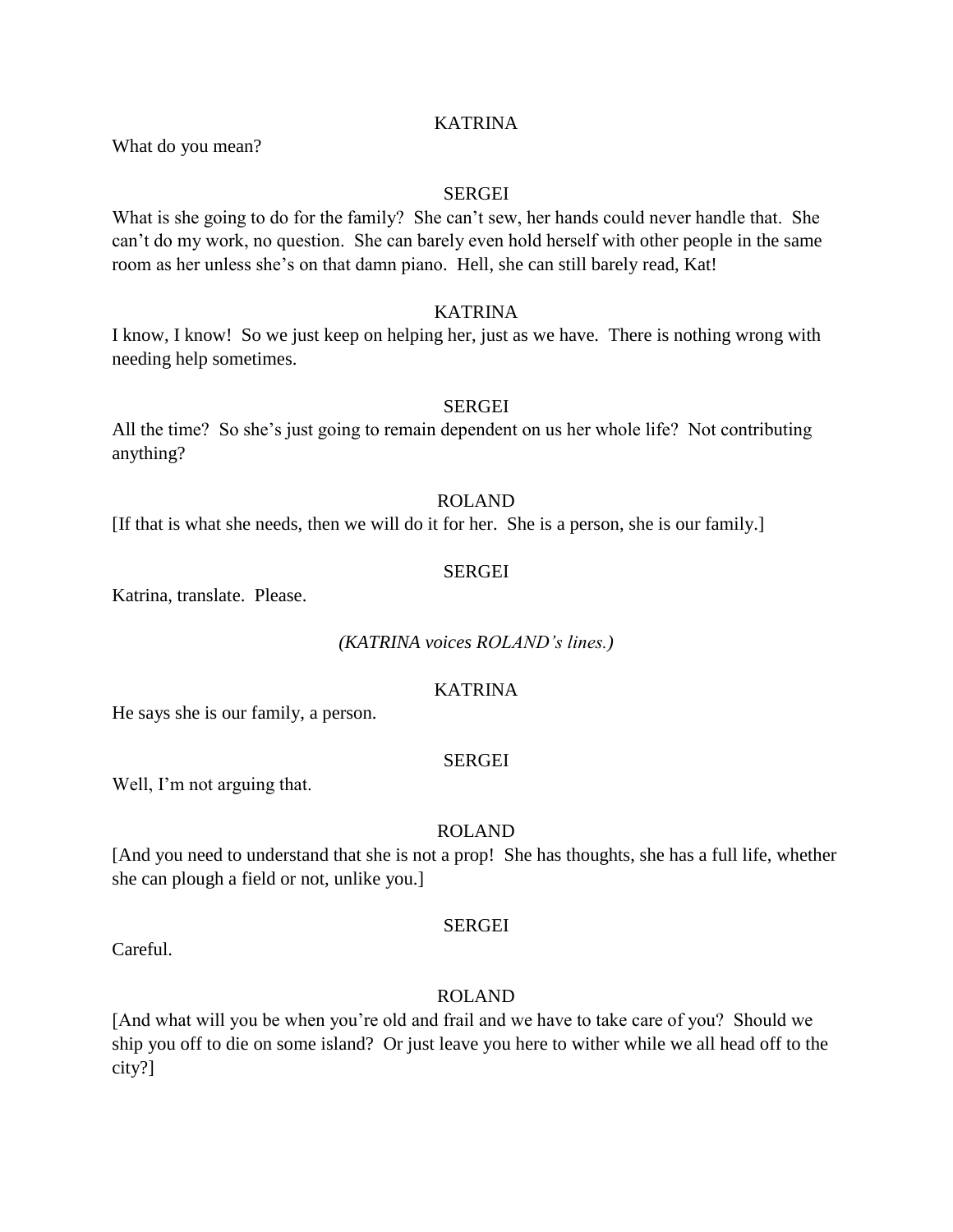#### SERGEI

You are not going to the city, there's nothing for you there anyhow. There's no room for a brute who can't speak to anyone in such a place. You're just alike, you and Estelle. You'll always need us. No distance can escape that truth.

#### ROLAND

[I don't care! I will find people! I'm going!]

KATRINA You're going? SERGEI Where are you going to go? ROLAND I'm leaving for university! SERGEI University? Ha! For what? KATRINA

What?

#### ROLAND

[Fiodor has been getting messages through to the city, and I submitted an application and my work, my writings. I was accepted.]

| You are not going.                                  | <b>SERGEI</b>  |
|-----------------------------------------------------|----------------|
| Sergei!                                             | <b>KATRINA</b> |
| [They liked my work, expenses are nil.]             | <b>ROLAND</b>  |
| Fucking hell.                                       | <b>SERGEI</b>  |
| [That's -- that is great, but where will you live?] | <b>KATRINA</b> |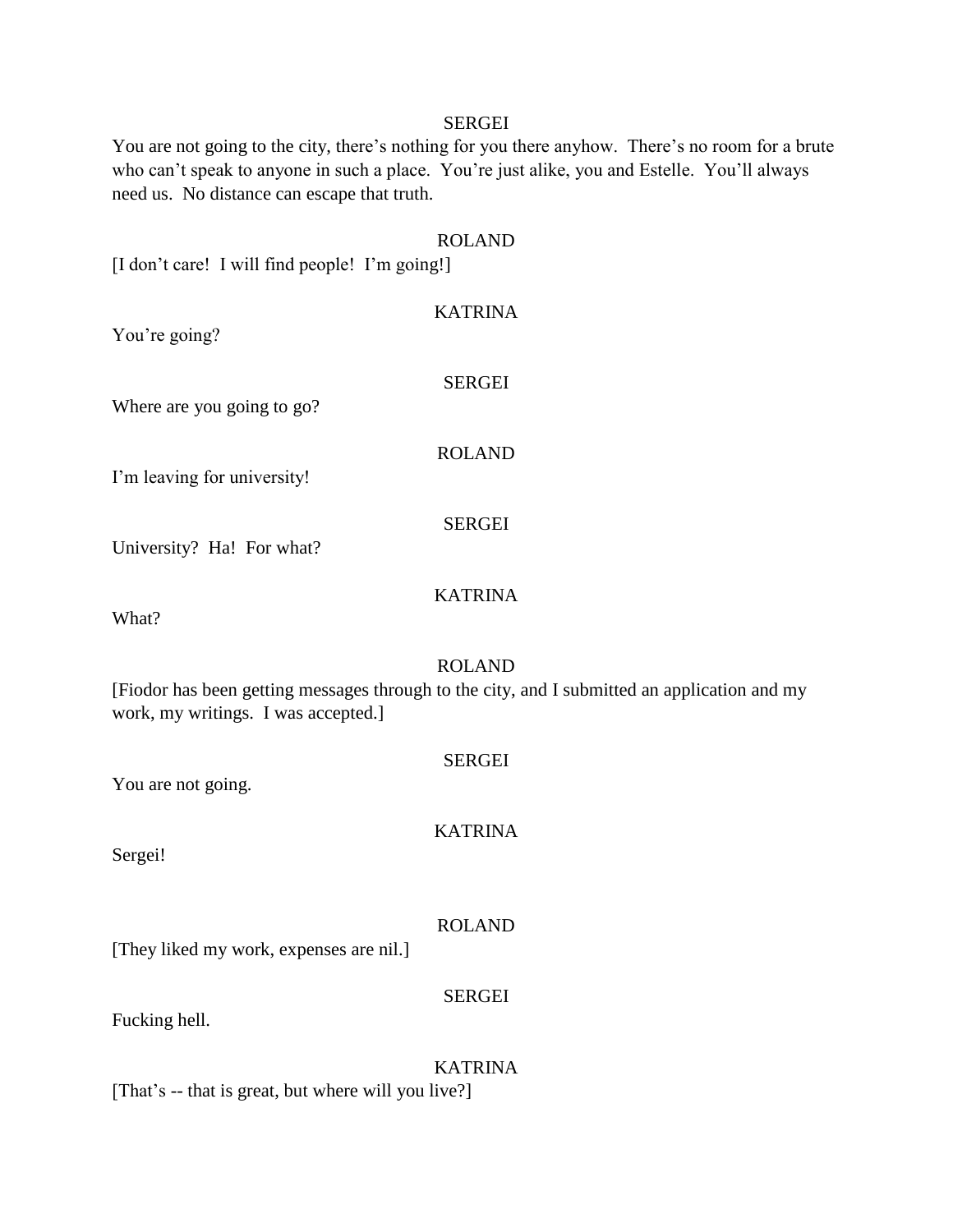|                                                                               | <b>ROLAND</b>                            |
|-------------------------------------------------------------------------------|------------------------------------------|
| [I can live with Nadia, I will work at the University.]                       |                                          |
| [Let's hope Nadia will take you.]                                             | <b>KATRINA</b>                           |
| No no, we're <i>talking</i> , I am still a part of this. You're staying here. | <b>SERGEI</b>                            |
| $[I \text{ am not.}]$                                                         | <b>ROLAND</b>                            |
| When will you need to go? Uh, [When?]                                         | <b>KATRINA</b>                           |
| He's not going.                                                               | <b>SERGEI</b>                            |
| Why not?                                                                      | <b>PETER</b>                             |
| He's an adult.                                                                | <b>KATRINA</b>                           |
| I'm finished, by the way.                                                     | <b>PETER</b>                             |
| Because he lives here, he works here.                                         | <b>SERGEI</b>                            |
| Thanks, Peter, just put it on the table for now.                              | <b>KATRINA</b>                           |
| [Just admit that you need me here.]                                           | <b>ROLAND</b><br>(not voiced by KATRINA) |
|                                                                               | <b>SERGEI</b>                            |

Katrina, focus, what's he saying?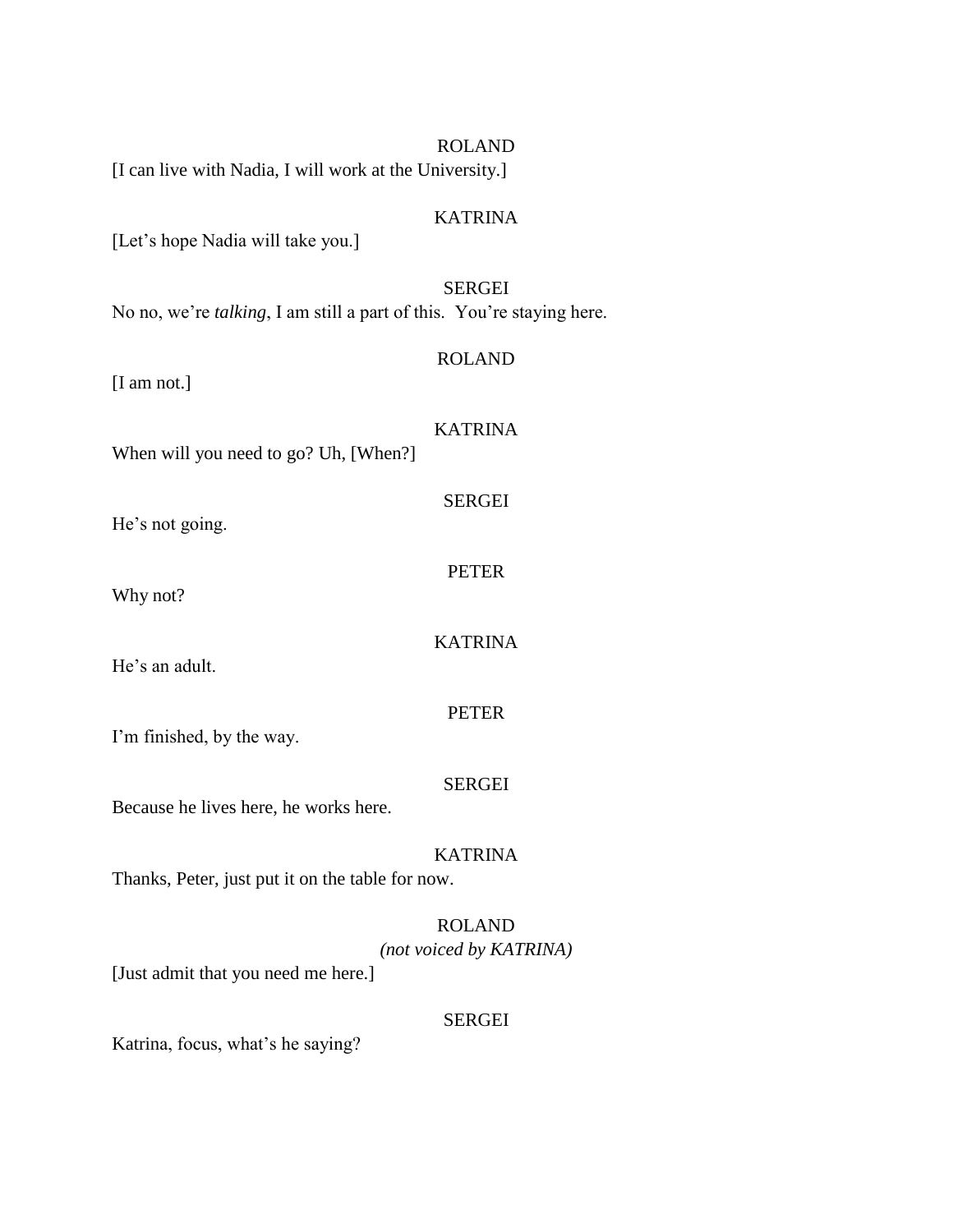Uh, make sure it's unloaded, too.

# PETER

I know.

### SERGEI

What's he saying?

PETER I'll put it away actually, I don't want to scare Nadia when she gets here.

### *(PETER exits.)*

# KATRINA

[What did you say?]

# ROLAND

You need me here and you know it!

*(ROLAND exits in a hurry. A small beat.)*

# KATRINA

Lord above, Sergei!

# SERGEI

You know I'm right.

KATRINA He's right, we need him here, it's clear as day. He's no idiot.

SERGEI

Clearly not, now he's gotten in with the intellectuals.

# KATRINA

That's not a bad thing! That's a wonderful thing.

### SERGEI

And Fiodor, too? He's pulling us all into his game, scaring Peter, putting Estelle against us, sending Roland away, hell, putting you against me!